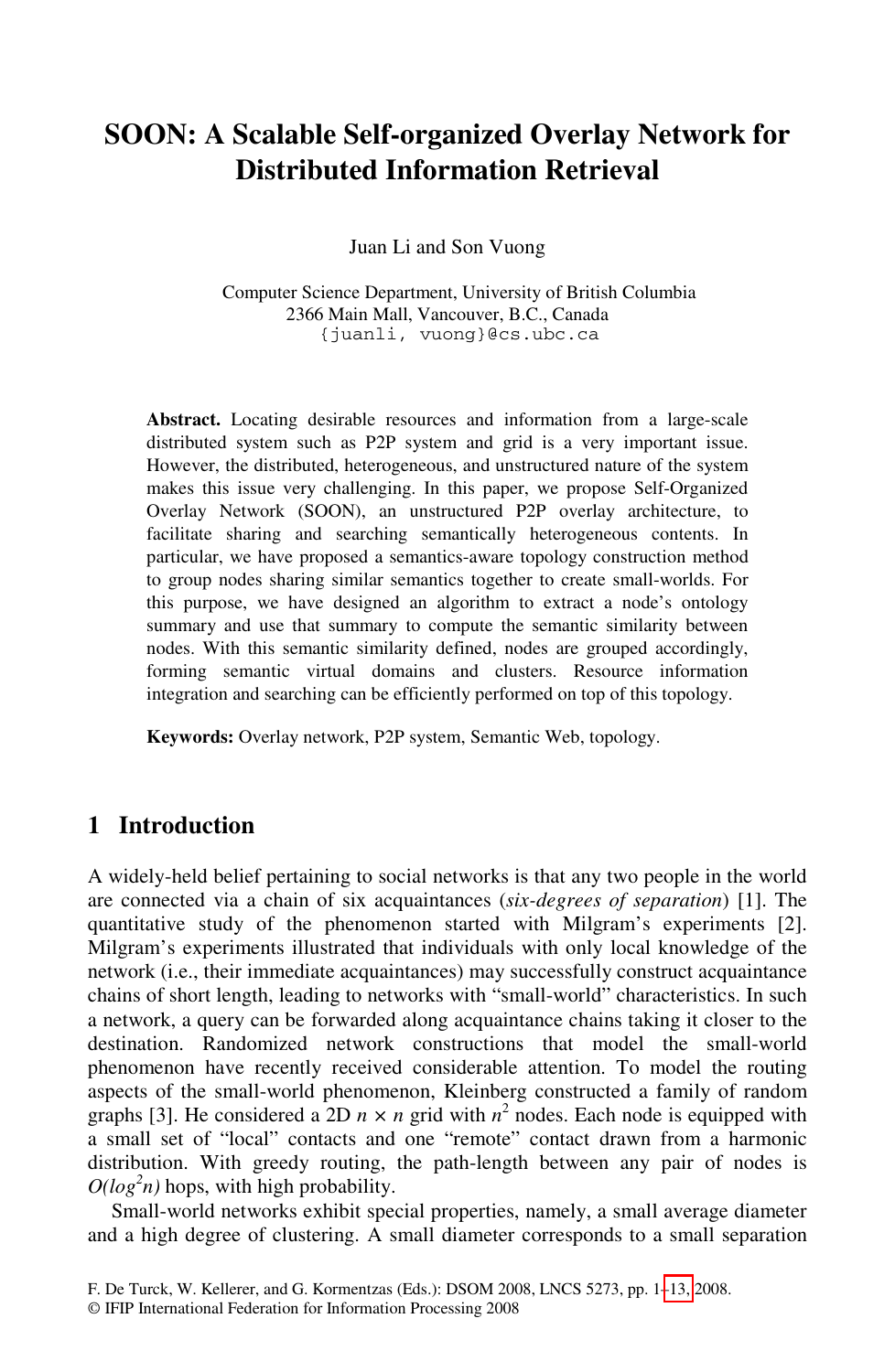between peers, while high clustering signals tight communities. Small-world graphs contain inherent community structure, where similar nodes are grouped together in some meaningful way. Intuitively, a network satisfying the small-world properties would allow peers to reach each other via short paths while maximizing the efficiency of communication within the clustered communities.

We draw inspiration from small-world networks and organize nodes in our system to form a small-world topology, particularly from a semantic perspective. Our objective is to make the system's dynamic topology match the semantic clustering of peers, i.e., there is a high degree of semantic similarity between peers within the clustered community; this would allow queries to quickly propagate among relevant peers as soon as one of them is reached.

In our overlay network, SOON, peers use their ontology summary to represent their expertise. Unlike most existing systems, SOON does not assume a global ontology but heterogeneous ontologies. We have designed a novel algorithm to compute the semantic similarity between two nodes in the network; then we use the semantic similarity as the metric to organize the network topology. Nodes are loosely structured in this network. Each of them keeps track of a set of neighbors and organizes these neighbors into a multi-resolution neighborhood according to their semantic similarities. This way, the overlay network topology is reconfigured with respect to peers' semantic properties, and peers with similar ontologies are close to each other. Information can be integrated and discovered through nodes' current neighbors, rather than by contacting some central hubs or virtual central hubs, such as Distributed Hash Tables (DHTs). This architecture combines the efficiency and scalability of structured overlay network with the connection flexibility of unstructured networks. It achieves full distribution, high scalability, and robustness.

## **2 Semantic Metadata**

Metadata, the data about data, is a crucial element of a sharing and discovering infrastructure. An effective way of locating information of interest within large-scale information intensive environments is providing and managing metadata about the information. More important, metadata should be able to express the meaning of the information. An ontology, "a shared and common understanding of a domain that can be communicated between people and application systems", as considered in modern knowledge engineering [4], is precisely intended to convey that kind of shared understanding. An ontological representation defines concepts and relationships. It sets the vocabulary, properties, and relationships for concepts. The elements accumulate more meaning by the relationships they hold and the potential inferences that can be made by those relationships. This capability of formal ontologies to convey relationships and axioms make them ideal vehicles for describing the vocabulary for metadata statements, providing a rich formal semantic structure for their interpretation. Therefore, we use ontologies to represent information metadata semantics. To cope with the openness and extensibility requirements, we adopt two W3C recommendations, the Resource Description Framework (RDF) and the Web Ontology Language (OWL), as our ontology languages.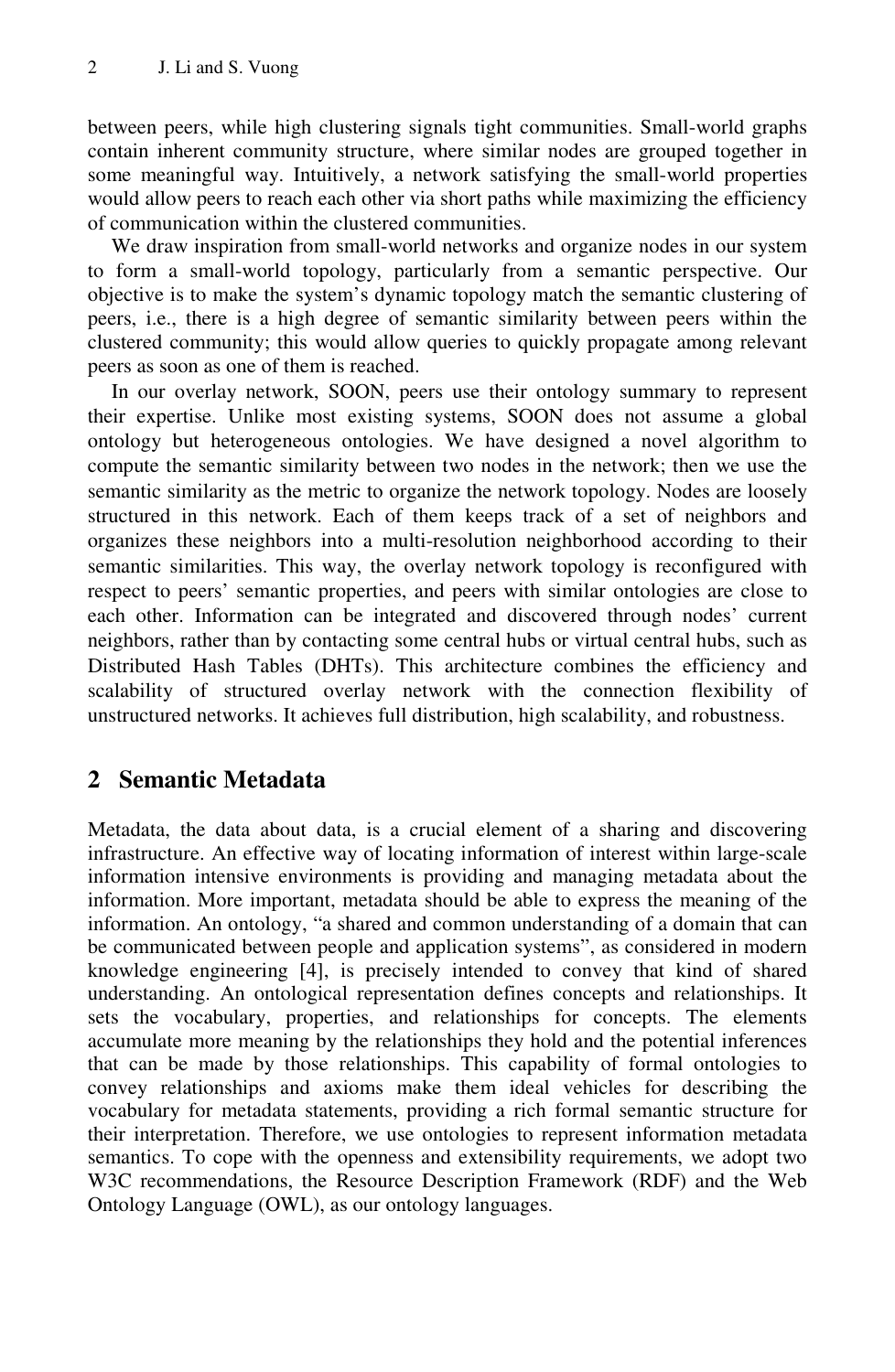In our system the ontology knowledge is represented by OWL-DL and is separated into two parts: the terminological box (T-Box) and the assertion box (A-Box) as defined in the description logic terminology. The T-Box is a finite set of terminological axioms, which includes all axioms for concept definition and descriptions of domain structure, for example a set of classes and properties. The A-Box is a finite set of assertional axioms, which includes a set of axioms for the descriptions of concrete data and relations, for example, the instances of the classes defined in the T-Box. Generally speaking, there are many more A-Box instances than T-Box concepts. Separating the T-Box and A-Box enables different coarse-grained knowledge indexing, thus increasing the scalability of the system.

### **3 Semantic Similarity**

To organize peers according to their semantic properties, we need a metric to measure peers' ontology similarity. There has been extensive research [6, 7, 8] focusing on measuring the semantic similarity between two objects in the field of information retrieval and information integration. However their methods are very comprehensive and computationally expensive. In this paper, we propose a simple method to compute the semantic similarity between two peers; this can easily be replaced with other advanced functions for a complex system.

#### **3.1 Ontology Signature Set (OSS)**

To measure the semantic similarity between peers, we need to extract each peer's semantic characteristics. The T-Box part of an ontology defines high-level concepts and their relationships like the schema of a database. It is a good abstraction of the ontology's semantics and structure. Therefore, we use keywords of a nodes' T-Box ontology as its ontology summary. For each node, we extract the class and property labels from its T-Box ontology, and put them into a set. This set is called this node's Ontology Signature Set (OSS). We can measure the similarity of two ontologies by comparing the elements of their OSSs. However, a semantic meaning may be represented by different labels in different ontologies, while it is also possible that the same literal label in different ontologies means totally different things. Ontology comparison based on primitive OSSs may not yield satisfying results. One improvement is to extend each concept with its semantic meanings, so that semantically related concepts would have overlaps. Based on this intuition, we use the lexical database, WorldNet [5], to extend the OSS to include words which are semantically related to the concepts from the original set.

WordNet is conceived as a machine-readable dictionary. It structures lexical information in terms of word meanings. WordNet maps word forms in word senses using the syntactic category as a parameter. Words of the same syntactic category that can be used to express the same meaning are grouped into a single synonym set, called *synset*. For example, the noun "computer" has a synset: {computer, data processor, electronic computer, information processing system}. An intuitive idea of extending an OSS is to extend each concept with its synset, i.e., its synonyms. In this way, two semantically related ontologies would have common WordNet terms in their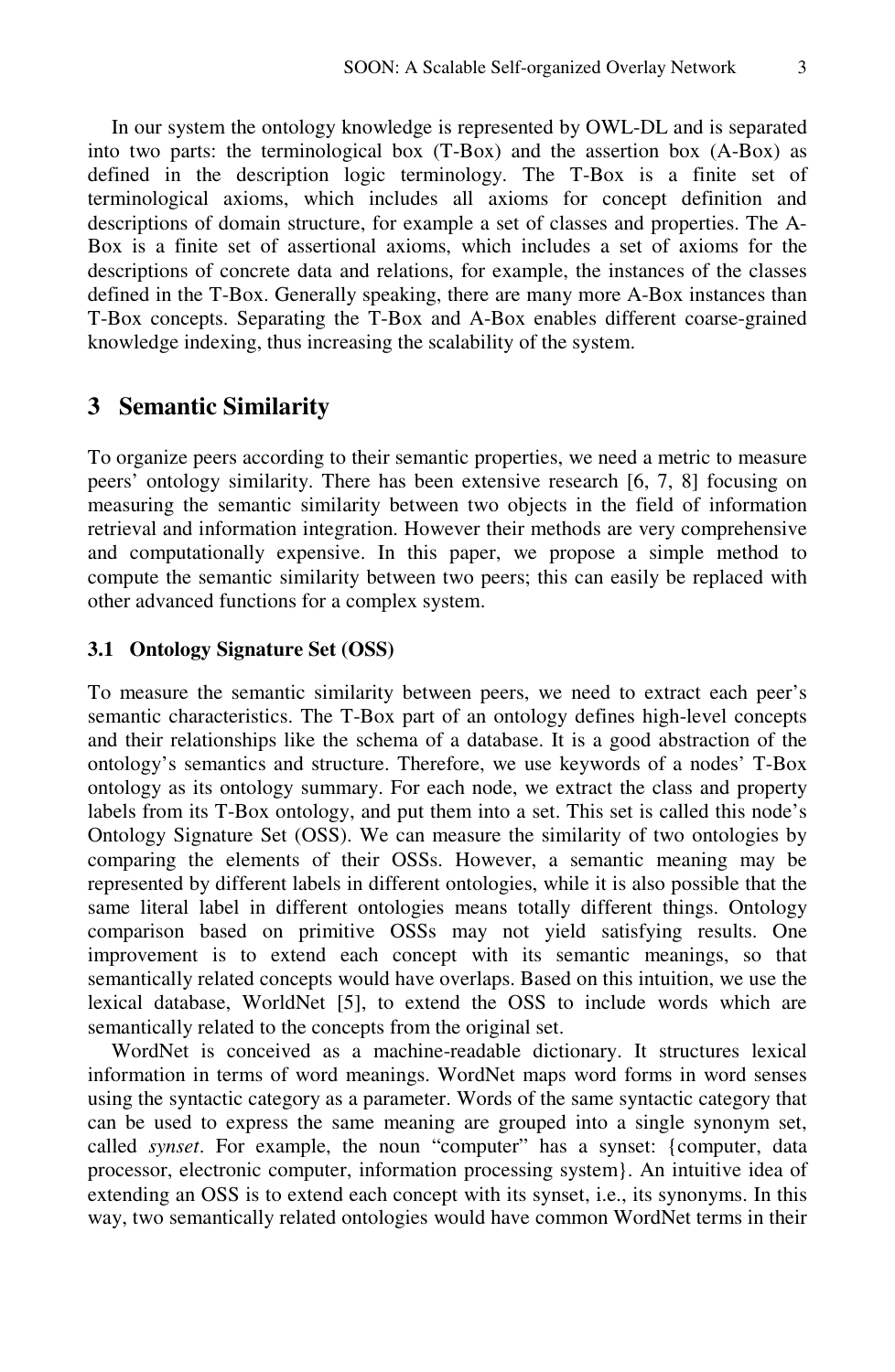extended OSSs. Besides synonyms, WordNet also includes other lexical semantic relations, such as *is-a*, *kind-of*, *part-of*. Among these relations, *is-a* (represented by hyponym/hypernym in WordNet) is the most important relationship; it explains a concept by a more general concept. Therefore, we also extend OSS concepts with their hypernyms.

After extension, an OSS may get a large number of synonyms for each concept. However, not all of these synonyms should be included in the set, because each concept may have many senses (meanings), and not all of them are related to the ontology context. Having unrelated senses in the OSS will diminish the accuracy of measuring the semantic similarity; thus we have to prune the expanded OSS to exclude those unrelated terms. A problem causing the ambiguity of concepts in OSS is that the extension does not make use of any relations in the ontology. Relations between concepts are important clues to infer the semantic meanings of concepts, and they should be considered when creating the OSS. Therefore, we utilize relations between the concepts in an ontology to further refine the semantic meaning of a particular concept. Only words with the most appropriate senses are added to the OSS. Since the dominant semantic relation in an ontology is the *subsumption* relation, we use the *subsumption* relation and the sense disambiguation information provided by WordNet to refine OSSs. It is based on a principle that a concept's semantic meaning should be consistent with its super-class's meaning. We use this principle to remove those inconsistent meanings. The refined algorithm to extend the primitive OSS is illustrated with the pseudocode in Fig. 1.

```
/* This algorithm generates the refined ontology signature 
set OSS for an ontology, 0 */
createOss(Ontology O) 
{ 
   OSS = \{\};
   for each c \in \{concepts of ontology 0\} do
          pc is parent concept of c 
          add c, pc to oss 
         for each S_c \in \{senses of c} do
             Hc={hypernyms of Sc} 
            for each Sp<sub>c</sub> \in \{senses of pc) do
                 if Hc ∩ Spc !=null 
                    add Sc,Spc to OSS 
}
```


The algorithm in Fig.1 creates the refined OSS of an ontology by adding the appropriate sense set of each ontology concept based on the *sub-class/super-class* relationships between the parent concepts and child concepts. For every concept in an ontology, we check each of its senses; if a sense's hypernym has overlap with this concept's parent's senses, then we add this sense and the overlapped parent's sense to the OSS set. In this way we can refine the OSS and reduce imprecision. Possible improvements could be obtained by using other relations in the ontology.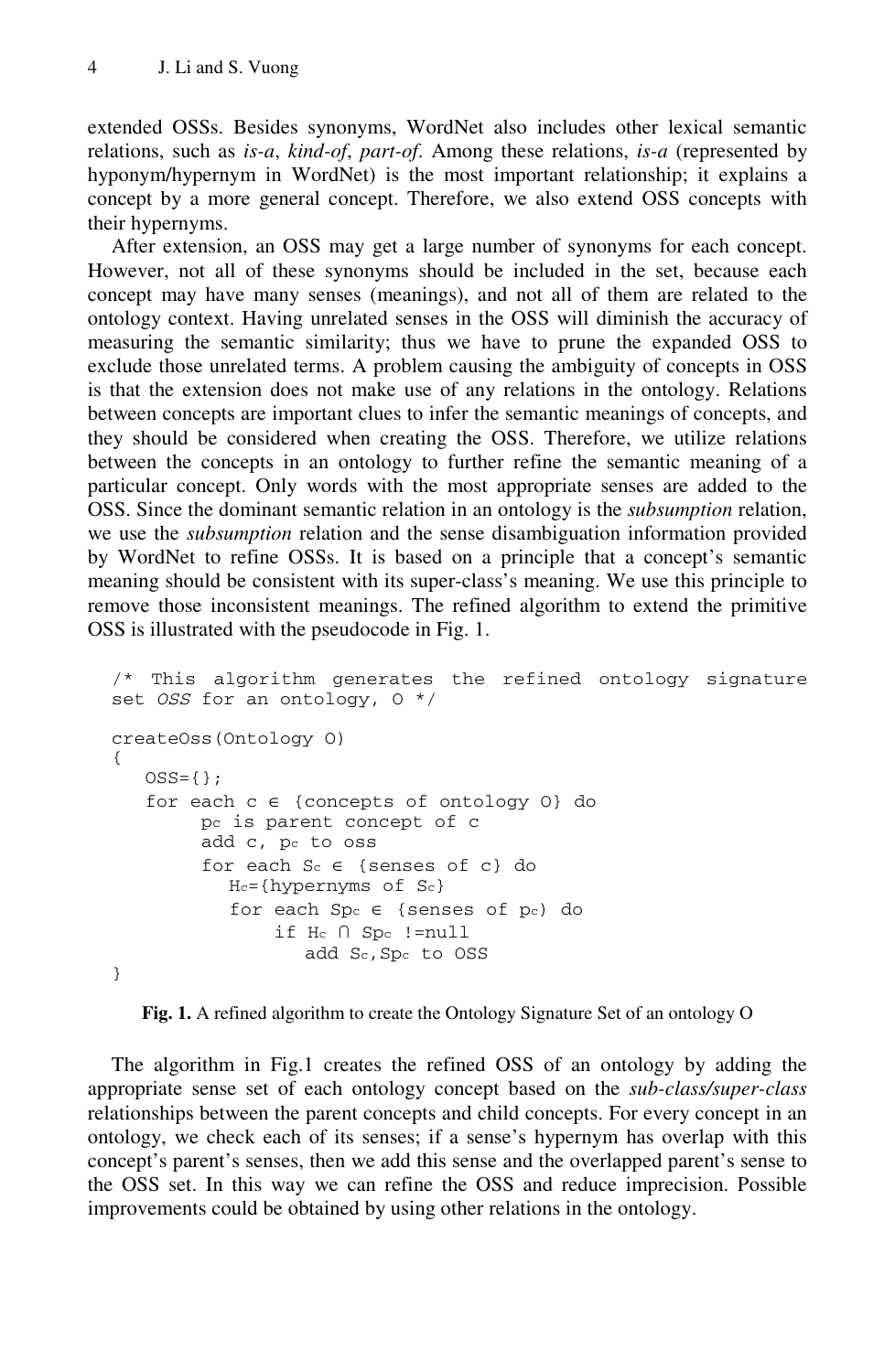#### **3.2 Peer Semantic Similarity**

To compare two ontologies, we define an ontology similarity function based on the refined Ontology Signature Set. The definition is based on Tversky's "Ratio Model" [9] which is evaluated by set operations and is in agreement with an informationtheoretic definition of similarity [10].

*Definition 1: Assume A and B are two peers, and their extended Ontology Signature Sets are S(A) and S(B) respectively. The semantic similarity between peer A and peer B is defined as:* 

$$
sim(A, B) = \frac{|S(A) \cap S(B)|}{|S(A) \cap S(B)| + \alpha |S(A) - S(B)| + \beta |S(B) - S(A)|}
$$

In the above equations, "∩" denotes set intersection, "–" is set difference, while "||" represents set cardinality, "*α*" and "*β*" are parameters that provide for differences in focus on the different components. The similarity *sim*, between *A* and *B*, is defined in terms of the semantic concepts common to OSS of *A* and *B*: *S(A)*∩*S(B)*, the concepts that are distinctive to *A*:  $S(A)$ – $S(B)$ , and the features that are distinctive to *B*:  $S(B)$  – *S(A)*. With the similarity measure specified, we have the following definition:

*Definition 2: Two nodes, node A and node B are said to be semantically equivalent if their semantic similarity measure, sim(A,B) equals to 1 (implying sime(B,A)=1 as well). Node A is said to be semantically related to node B, if sim(A,B) exceeds the user-defined similarity threshold t (0<t≤1). Node A is semantically unrelated to node B if sim(A,B)<t.* 

#### **4 Self-organized Semantic Small-World Overlay**

We follow the idea of the Kleinberg experiment to construct the semantic small-world network. In Kleinberg's experiment each node keeps many short-range contacts, as well as a small number of long-range contacts. In our system, a node distinguishes three kinds of neighbors based on their semantic similarity. A peer A's neighbor, B, can be one of these three types: (1) zero-distance neighbor (or semantically equivalent neighbor), if  $sim(A,B)=1$ , (2) short-distance neighbor (or semantically related neighbor) if *sim(A,B)≥t* (*0<t<1* is A's semantic threshold), (3) long-distance neighbor (or semantically unrelated neighbor) if  $sim(A,B)$  <t. A node always tries to find as many close neighbors as possible, but it also keeps some long distance neighbors to reach out to other ontological clusters.

Nodes in the system randomly connect to each other through these three types of neighbors. They produce a semantically clustered small-world topology as shown in Fig.2. The clustered structure is not flat but multi-layered; nodes with similar ontological topics, i.e., short-distance neighbors, form a domain (a region formed by nodes with the same shape in the figure); inside the domain, nodes may create smaller clusters (sub-regions in a domain with same color) if they share the same ontology schema. For example, all peers in the medical domain are interested in medically related information. They may be interested in different aspects of the medical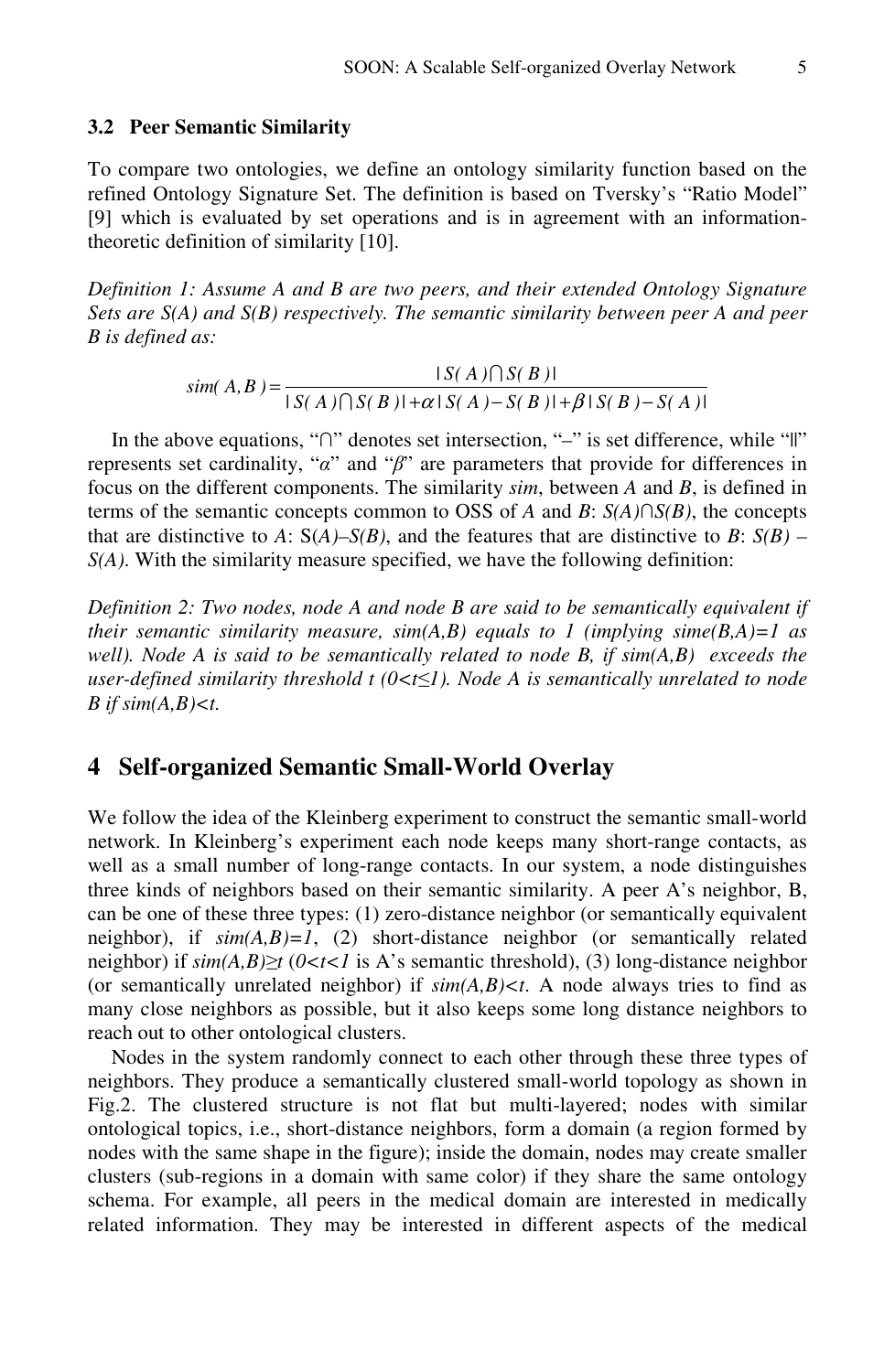resources, and they may use different ontologies to describe their resources. They connect with each other through short-distance links. Inside the medical domain, nodes further organize themselves to finer-grained clusters based on their ontologies. For example, node  $N_1$ ,  $N_2$ ,  $N_5$ ,  $N_8$  and  $N_{11}$  use the same ontology  $O_3$  (e.g., a medical ontology, SNOMED-RT [26]). Clusters and domains do not have fixed boundaries; they are formed by randomly connecting relevant nodes.



**Fig. 2.** The semantic small-world network topology

The construction of an ontology-based topology is a process of finding semantically related neighbors. A node joins the network by connecting to one or more bootstrapping neighbors. Then the joining node issues a neighbor-discovery query, and forwards the query to the network through its bootstrapping neighbors. When a node *N* receives a neighbor-discovery query *Q* which tries to find neighbors for a new joining node *X*, *N* computes the semantic similarity between *X* and itself. If *N* is semantically related to *X*, *N* will send a reply to *X*. If the query's TTL does not expire, *N* computes the semantic similarity between *X* and each of its neighbors, and forwards the query to semantically related neighbors. If no semantically related neighbors are found, the query will be forwarded to *N*'s long-distance neighbors.

With the semantic small-world topology constructed, information discovery can be efficiently performed. In most cases, a discovery query can be answered within the querying node's local domain, because queries reflect the querying node's ontology interest, and semantically related nodes are within the neighborhood of the querying node. When a node issues (or receives) a query, it first chooses its zerodistance neighbors to forward the query inside the local cluster. Since they use the same ontology, the zero-distance neighbors are the best candidates to forward the query to. Another important step in query processing is reformulating a peer's query over other peers on the available semantic paths. Starting from the querying peer, the query is reformulated based on the inter-ontology mapping over the querying peer's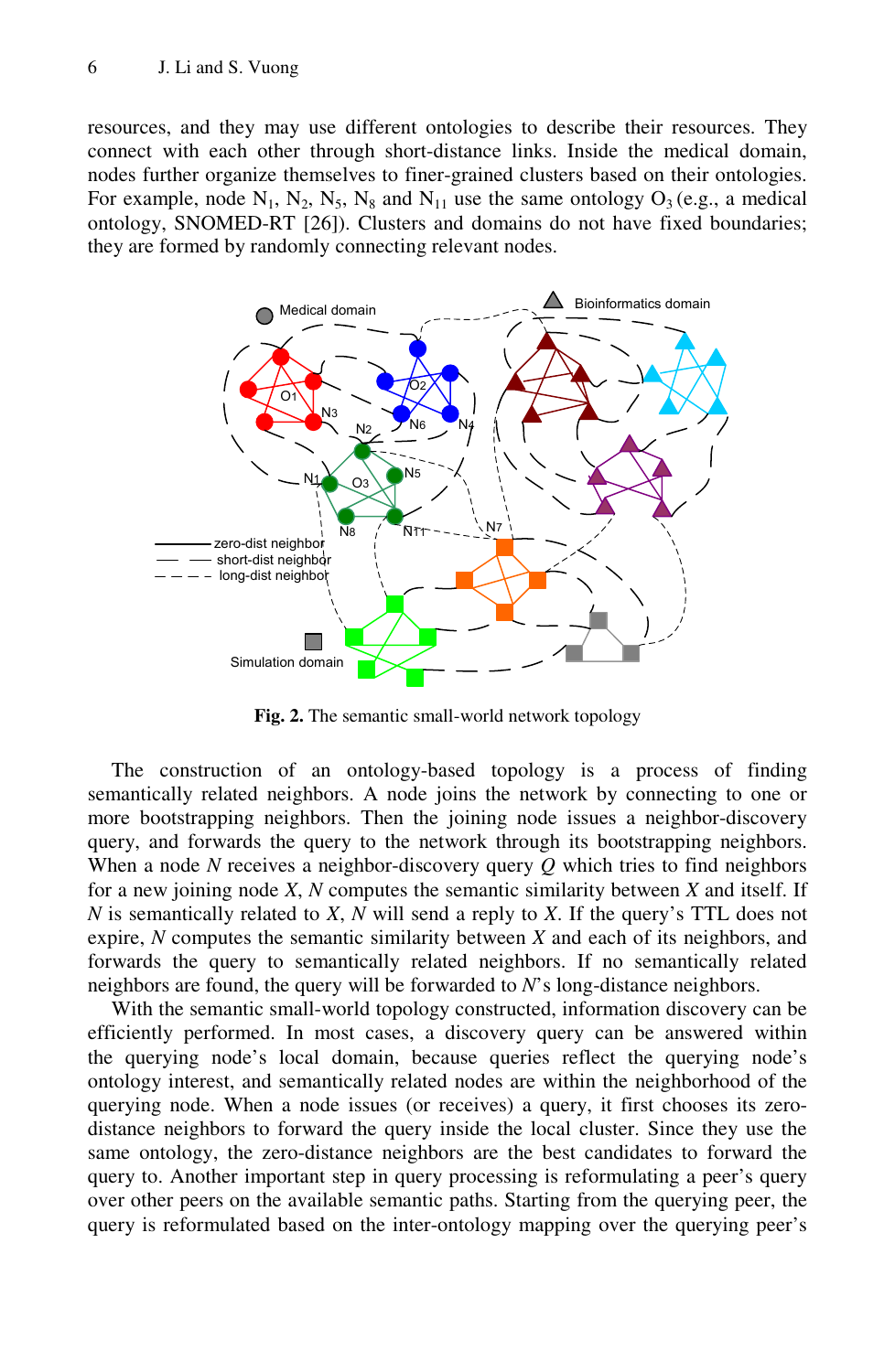short-distance neighbors, then over their short-distance neighbors, and so on until the query TTL expires. Interested readers can refer our previous work [27] for the interontology mapping schemes. Sometimes, users may want to locate resources in other semantic domains. In this case, they would first locate the related domain using the long distance-neighbors.

## **6 Experiments**

We have performed extensive simulation experiments to evaluate the performance of our overlay network structure.

### **6.1 Setup**

The test data is artificially generated. The T-Box ontologies are generated first, and then individuals are created by instantiating classes. We assume for simulation purposes that ontologies and queries are associated with a specific domain, and all ontologies in the same domain have ontology mappings defined in advance. The simulation is initialized by injecting nodes one by one into the network until a certain network size has been reached. After the initial topology is created, a mixture of joins, leaves, and queries are injected into the network based on certain ratios. The proportion of join to leave operations is kept the same to maintain the network at approximately the same size. Inserted nodes start functioning without any prior knowledge.

For comparisons, we simulate our SOON overlay in conjunction with the learningbased ShortCut overlay [11] and a random-walk based simple Gnutella overlay [25]. The ShortCut overlay, as will be described in the related work, is chosen as one comparison reference since it is simple yet effective, and many popular applications (e.g., [11], [12], [13], [14]) use this overlay as their basic routing overlay. Moreover, it is comparable to our network in the sense that it creates clusters on top of the unstructured network. Flooding-based Gnutella was chosen as another reference

| <b>Parameter</b>                              | Range and default value          |
|-----------------------------------------------|----------------------------------|
| network size                                  | $2^9$ ~ $2^{15}$ default: 10,000 |
| initial neighbors (node degree)               | 5                                |
| average node degree                           | 14                               |
| TTL                                           | $1 - 20$ default 9               |
| resource-discovery query walkers              | 3 (propagate exponentially)      |
| neighbor-discovery query walkers              | 2 (propagate linearly)           |
| ontology domains                              | $1~1$ default: 8                 |
| ontology schemas per domain                   | $1~1$ - 10 default: 8            |
| resources per node                            | $1 - 10$                         |
| die/leave probability per time slice per node | $0-21\%$ , $3\%$ default         |
| query probability per time slice per node     | 5%                               |
| sample of nodes to compute diameter           | 5%                               |

**Table 1.** Parameters used in the simulations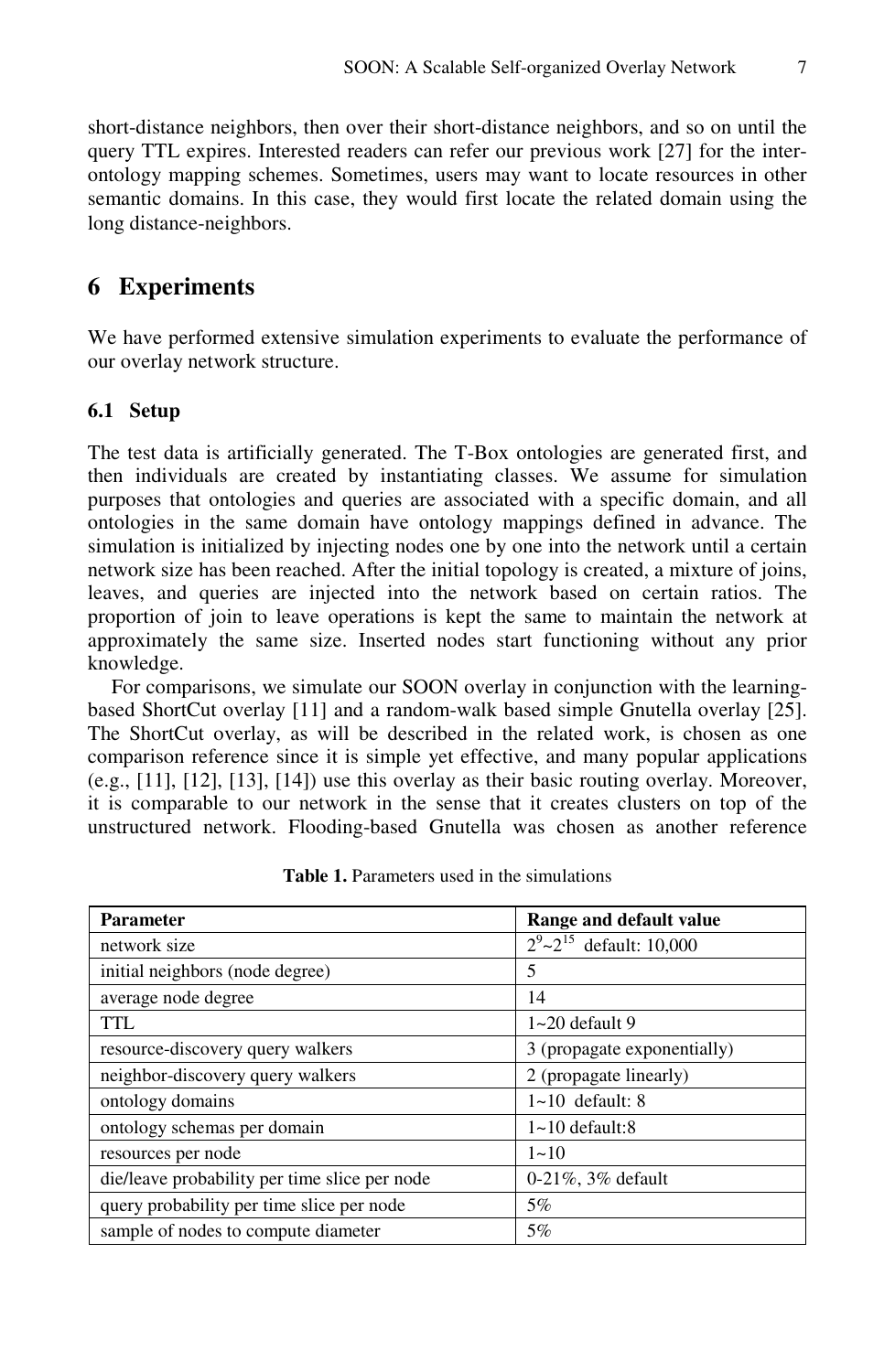network for its simplicity and prevalence, which, in fact, made it a widely used baseline for many previous research efforts. The simulation parameters and their default values are listed in Table 1.

#### **6.2 Results and Discussion**

#### **Emergence of the small-world**

As discussed, the topology of the peer network is a crucial factor determining the efficiency of the search system. We expect that the SOON semantic neighbor discovery scheme will transform the topology into a small-world network. To verify this transformation, we examine two network statistics, the *clustering coefficient* (*CC*) and the *average network path length (APL)*, as indicators of how closely the topology has approached a "small-world" topology. The *CC* is a measure of how well connected a node's neighbors are with each other. The *CC* of a node is the ratio of the number of existing edges and the maximum number of possible edges connecting its neighbors. The *APL* is defined as the average shortest path across all pairs of nodes. The *APL* corresponds to the degree of separation between peers. In our experiment, we use a random sample of certain percent of the graph nodes to compute *APL*.



**Fig. 3.** Comparison of clustering coefficient



**Fig. 4.** Comparison of average path length

We performed experiments to measure SOON's *CC* and *APL*. An interest-based ShortCut topology and a random power-law topology with the same average node degree are used as reference topologies. The former has been proved to be a smallworld network [15]. Fig.3 and Fig.4 show plots of the *CC* and the *APL* as a function of the number of nodes in the network. We observe that both the *CC* and the *APL* of SOON are very similar to those of ShortCut. The *CC* of SOON and ShortCut are much larger than that of the random power-law network, while the *APL* of SOON and ShortCut are almost the same as that of the random network. This indicates the emergence of a small-world network topology [16].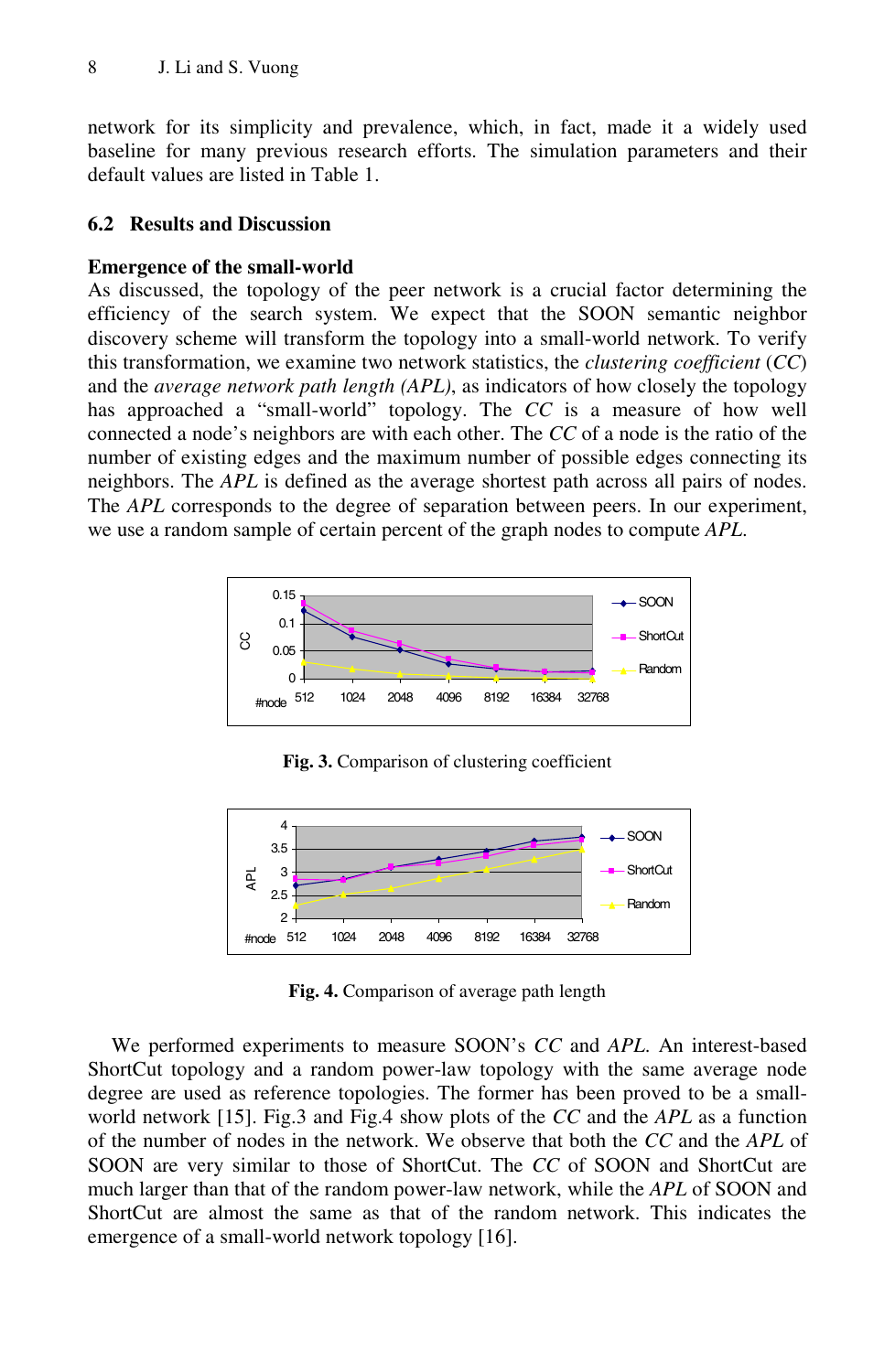#### **Scalability and efficiency**

We examine the system performance in three different aspects, namely routing scalability, efficiency, and accuracy. The performance is measured using the metric of recall rate, which is defined as the number of results returned divided by the number of results actually available in the network. First, we vary the number of nodes from  $2<sup>9</sup>$  to  $2<sup>15</sup>$  to test the scalability. The results are listed in Fig.5. As we expected, SOON gets higher recall in all these different sized networks. In addition, SOON's recall decreases less with the increase in network size. Fig.6 illustrates the system efficiency by showing the relationship between query recall rate and query TTL. With a small TTL, SOON gets a higher recall rate than the other two network. This means that SOON resolves queries faster than the others. In Fig.7 we show the effect of dispatching a different number of walkers to search the network. We can see that with the same TTL, SOON locates more results with fewer walkers.

SOON's small-world topology effectively reduces the search space, and its ontology summary guides the query in the right direction. This explains why SOON scales to large network size and why it achieves higher recall with shorter TTL and fewer walkers. Besides all these reasons, another factor contributing SOON's overall better recall rate is that SOON is able to locate semantically related results that cannot be located by the ShortCut and random-walk. Because of the semantic heterogeneity of our experimental setup, relevant resources may be represented with different ontologies. SOON may use its ontology signature set to find semantically related nodes and use the mapping defined to translate the query. Therefore, it can locate most of the relevant results. However, for ShortCut and random-walk, they have no way to find semantically related resources, but only resources represented in the same ontology as the ontology of the querying node.



**Fig. 5.** Comparison of average path length



**Fig. 6.** Comparison of average path length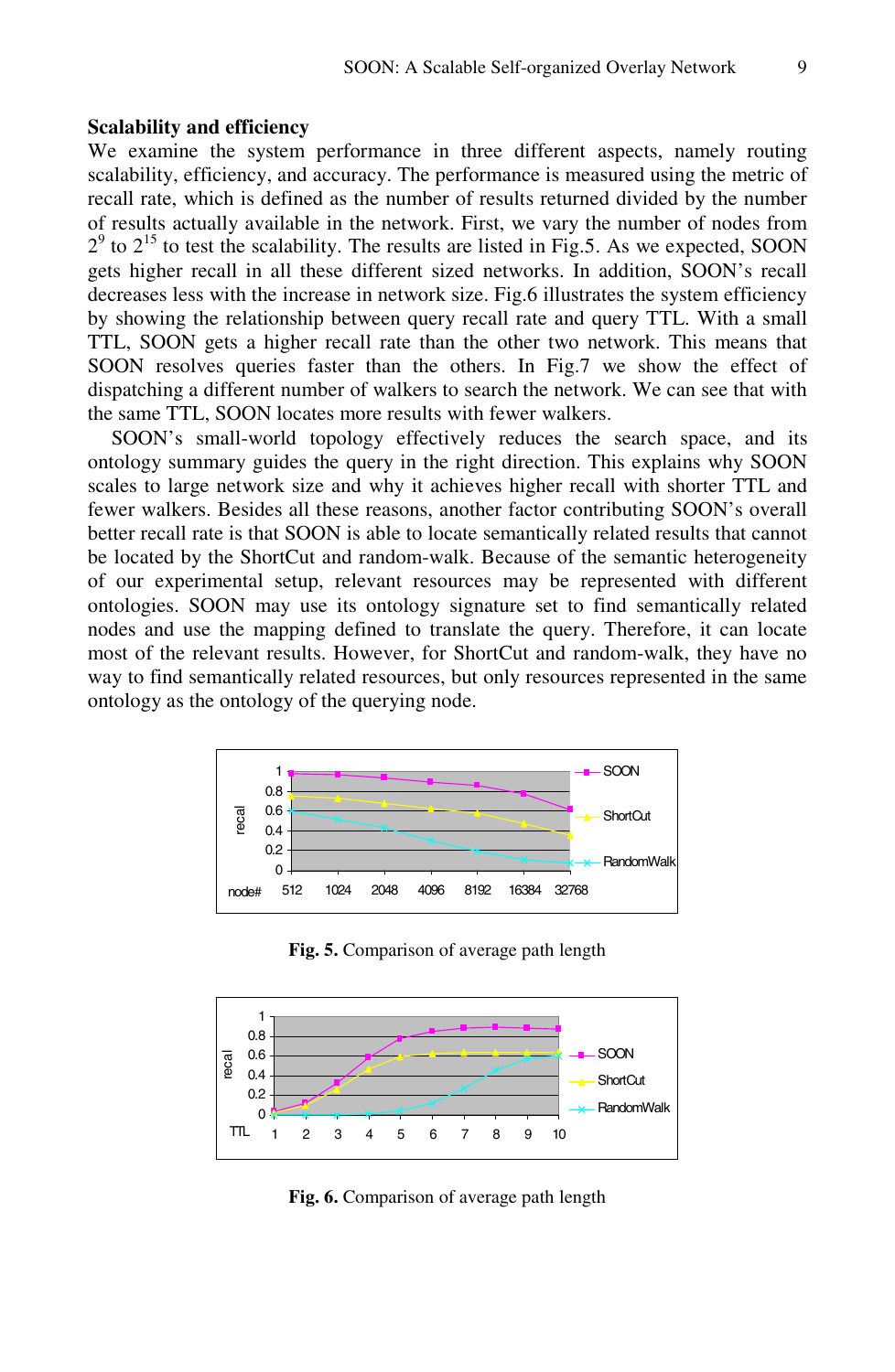

**Fig. 7.** Comparison of average path length

#### **Overhead and adaptability to dynamics**

The good recall performance of SOON does not come for free. Generally speaking, there is a tradeoff between query efficiency and maintenance overhead. Unlike ShortCut and random-walk approaches, which only create query propagating overhead, SOON also creates overhead for maintaining neighborhood relationship. We expect the extra overhead is reasonable and the saving from query cost exceeds the extra maintenance cost. To verify this, we examine the system's overhead in terms of accumulated bandwidth. System overhead has a close relation with the system dynamics, as a system must maintain consistent information about peers in the system in order to operate most effectively. Therefore, we measure the system dynamics together with the overhead. To evaluate the adaptability to different levels of dynamics, we measure the system overhead under different levels of peer "churn rate", referring to the rate of peers leaving/joining the system.

The experiment shown in Fig.8 gives an overview of how dynamics affect the system performance. We find that SOON performs similarly to the ShortCut algorithm which is proved to be resilient to churn [11]. When peers join or leave frequently, the performance of ShortCut and SOON deteriorate gracefully. Churn does not affect the two schemes dramatically because both algorithms do not depend on a strict structure to perform routing as DHTs do. Their unstructured random topologies provide multiple routes to a destination thus increasing the system resilience. In the worst case, they degrade to random-walk.



**Fig. 8.** Recall vs. churn rate

Fig.9 shows the accumulated bandwidth overhead of finding 10000 results under different churn rates. From the figure, we can see that in most situations SOON produces much less overhead than the other two methods. But when the system is very dynamic, such as when the churn rate is beyond 20%, SOON produces much more overhead. The high overhead problem of SOON in very dynamic environments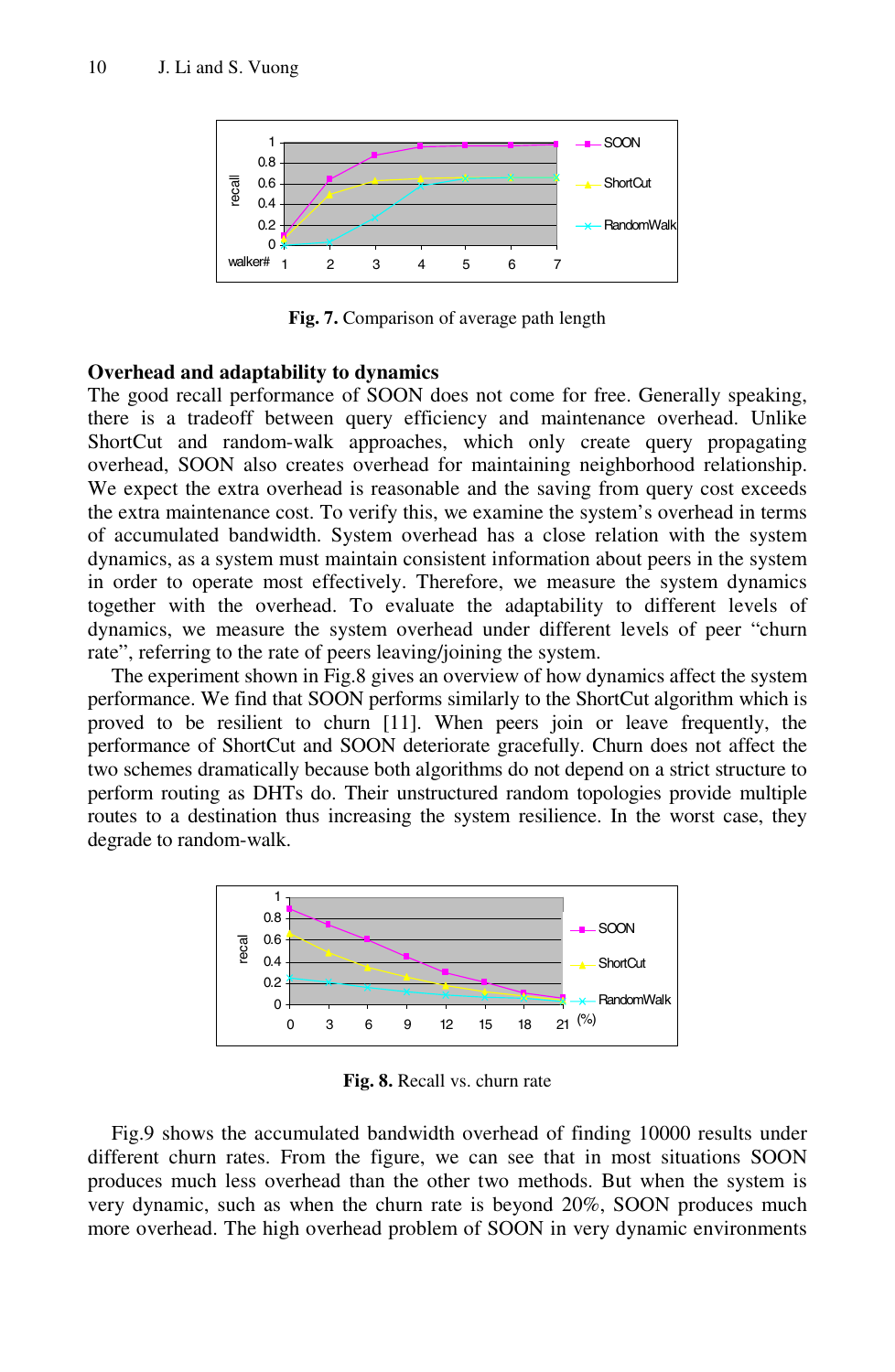

**Fig. 9.** System overhead (accumulated bandwidth) vs. churn rate

can be solved by a simple solution: when the network is very dynamic, the system can give up the ontology-based topology construction but resort to basic Gnutella randomwalk as the solution.

### **6 Related Work**

Research has harnessed the power of semantic technologies to aid in information representation, retrieval and aggregation over large distributed systems. P2P technology has been used to improve the scalability and efficiency of the semantic searching. For example, systems such as Edutella [17] and InfoQuilt [19] use broadcast or flooding to search their semantic metadata, while many other projects, such as RDFPeer [20] and OntoGrid [21] attempt applying DHT techniques to the retrieval of the ontology encoded knowledge. pSearch [22] applies a dimension reduction technique, called rolling index, on top of CAN to realize a semantics-based search.

Recently, there has appeared the idea of grouping nodes with similar contents together to facilitate search. The latest super-peer-based Edutella [18] and Semantic Overlay Network (SON) [23] rely on centralized server or super-peers to cluster contents and nodes. Semantic Small Word (SSW) position peers and data objects in the semantic space, so that peers with similar data objects form into clusters. It then applies a dimension reduction technique on top of the DHT to realize a semanticsbased search. In SSW, semantics of data objects is represented by a multi-attribute vector, but not Semantic Web-based data. Applications such as REMINDIN [11], Helios[13], and Bibster [24] add semantic short-cuts to group nodes. The short-cut approach relies on the presence of interest-based locality. Each peer builds a shortcut list of nodes that answered previous queries. To find content, a peer first queries the nodes on its shortcut list and only if unsuccessful, floods the query.

### **7 Conclusion**

In this paper, we propose a self-organized semantic overlay network, SOON. It uses an ontology-based representation of the information metadata. It enables peers to automatically organize themselves according to their semantic properties to form a semantic small-world topology, so that information retrieval can be effectively performed within semantically related small-worlds. Our simulation results prove that SOON improves interoperability among network participants and aids efficient information discovery and access.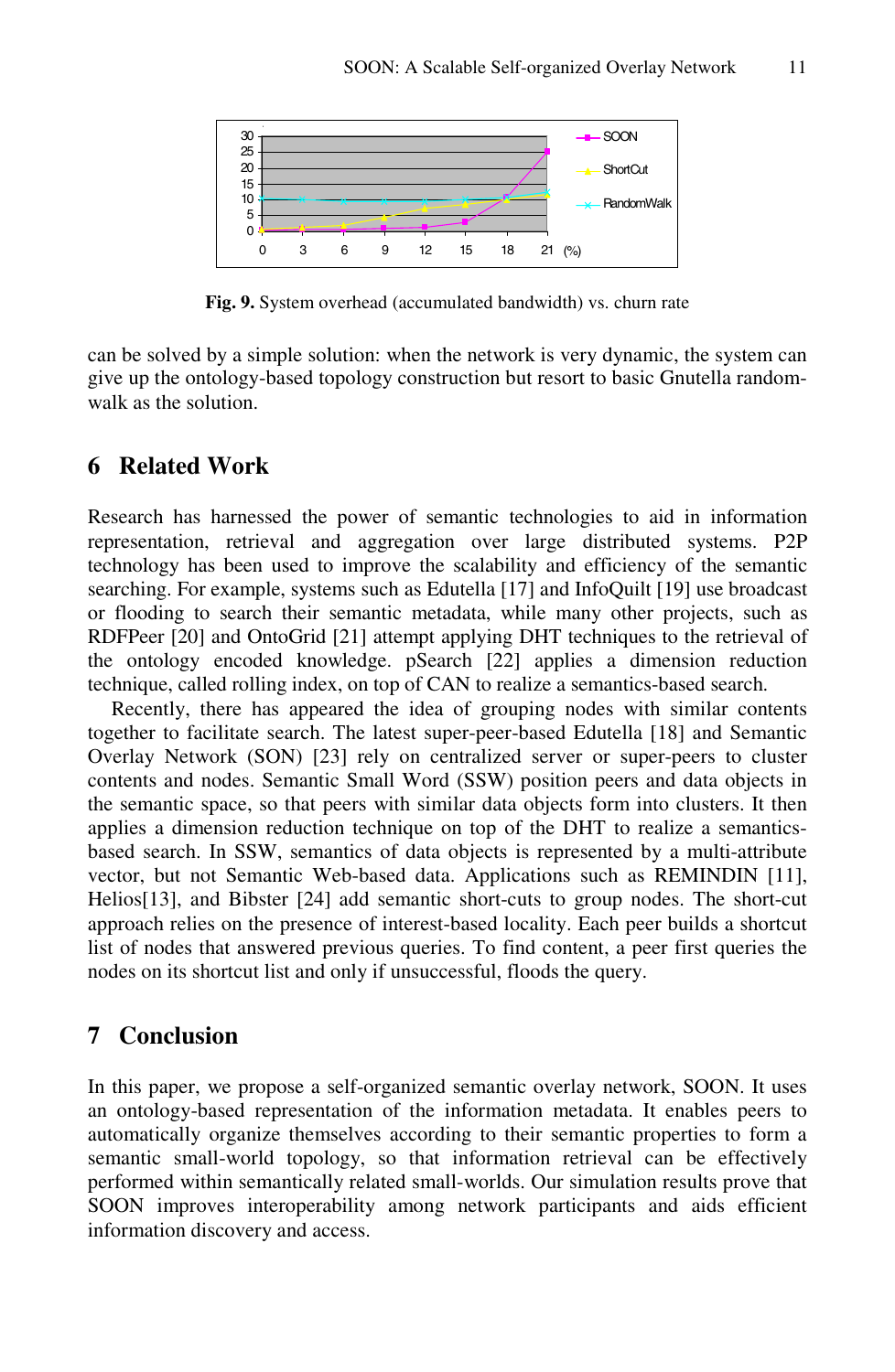# **References**

- 1. Barabási, A.L.: Linked: How Everything is Connected to Everything Else and What It Means for Business, Science, and Everyday Life. Efficient information discovery and access. Plume, New York (2003)
- 2. Milgram, S.: The small world problem. Psychology Today 67(1) (1967)
- 3. Kleinberg, J.: Navigation in a small world. Nature (406), 845 (2000)
- 4. Gruver, W.A., Boudreaux, J.C.: Intelligent Manufacturing: programming environments for CIM. Springer, London (1993)
- 5. Miller, G.A., Beckwith, R., Fellbaum, C., Gross, D., Miller, K.J.: Introduction to WordNet: an on-line lexical database. International Journal of Lexicography (1990)
- 6. Jiang, J., Conrath, D.: Semantic Similarity Based on Corpus Statistics and Lexical Taxonomy. In: Proc. Int'l Conf. Computational Linguistics (ROCLING X) (1997)
- 7. Lee, J., Kim, M., Lee, Y.: Information Retrieval Based on Conceptual Distance in IS-A Hierarchies. J. Documentation 49, 188–207 (1993)
- 8. Rodriguez, M.A., Egenhofer, M.J.: Determining Semantic Similarity Among Entity Classes from Different Ontologies. IEEE Transactions on Knowledge and Data Engineering 15(2) (March/April 2003)
- 9. Tversky, A.: Features of similarity. Psychological Review 84(4), 327–352 (1977)
- 10. Lin, D.: An information-theoretic definition of similarity. In: Proc. 15th International Conf. on Machine Learning, pp. 296–304. Morgan Kaufmann, San Francisco (1998)
- 11. Tempich, X., Staab, S., Wranik, A.: REMINDIN: semantic query routing in peer-to-peer networks based on social metaphors. In: International World Wide Web Conference (WWW), New York, USA (2004)
- 12. Sripanidkulchai, K., Maggs, B., Zhang, H.: Efficient content location using interest-based locality in peer-to-peer systems. In: INFOCOM 2003 (2003)
- 13. Castano, S., Ferrara, A., Montanelli, S., Zucchelli, D.: Helios: a general framework for ontology-based knowledge sharing and evolution in P2P systems. In: IEEE Proc. of DEXA WEBS 2003 Workshop, Prague, Czech Republic (September 2003)
- 14. Castano, A., Ferrara, S., Montanelli, S., Pagani, E., Rossi, G.: Ontology addressable contents in p2p networks. In: Proceedings of the WWW 2003 Workshop on Semantics in Peer-to-Peer and Grid Computing (2003)
- 15. Iamnitchi, A., Ripeanu, M., Foster, I.: Small-world filesharing communities. In: Infocom, Hong Kong, China (2004)
- 16. Watts, D., Strogatz, S.: Collective dynamics of "small-world" networks. Nature (1998)
- 17. Nejdl, W., Wolf, B., Qu, C., Decker, S., SIntek, M., Naeve, A., Nilsson, M., Palmer, M., Risch, T.: Edutella: A P2P Networking Infrastructure Based on RDF. In: WWW 2002, Honolulu, Hawaii, USA, May 7-11 (2002)
- 18. Nejdl, W., Siberski, W., Sintek, M.: Design Issues and Challenges for RDF an schemabased peer-to-peer systems. ACM SIGMOD Record 32(3), 41–46 (2003)
- 19. Arumugam, M., Sheth, A., Arpinar, I.B.: Towards peer-to-peer semantic web: A distribuited environment for sharing semantic knowledge on the web. In: Proc. of the International World Wide Web Conference 2002 (WWW 2002), Honolulu, Hawaii, USA (2002)
- 20. Cai, M., Frank, M.: RDFPeers: A scalable distributed RDF repository based on a structured peer-to-peer network. In: Proc. of WWW conference, NewYork, USA (May 2004)
- 21. OntoGrid project: http://www.ontogrid.net/